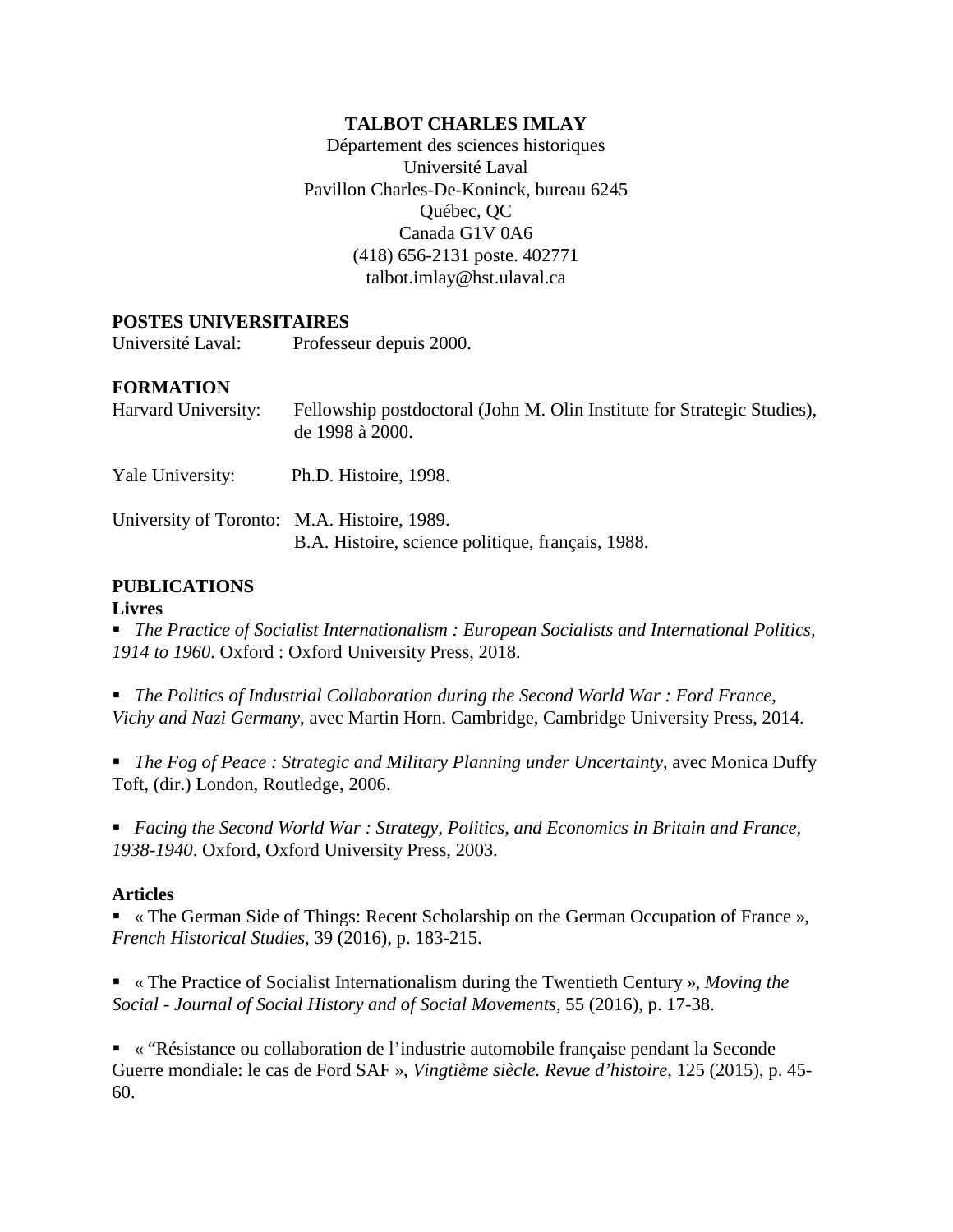« 'The policy of social democracy is self-consciously internationalist': The SPD's Internationalism after 1945 », *Journal of Modern History*, 86 (2014), p. 81-123.

 « International Socialism and Decolonization during the 1950s: Competing Rights and the Post-Colonial Order », *American Historical Review* 18 (2013), p. 1105-1143.

 « Exploring What Might Have Been: Parallel History, International History, and Post-War Socialist Internationalism », *International History Review* 31 (2009), p. 521-557.

 « A Success Story? The Foreign Policies of France's Fourth Republic », *Contemporary European History*, 18 (2009), p. 499-519.

 Avec Andrew Barros et al, « Debating British Decisionmaking towards Nazi Germany in the 1930s », *International Security*, vol. 34, no. 1 (2009), p. 173-198.

 « Preparing for Total War: Industrial and Economic Preparations for War in France between the two World Wars », *War in History*, vol. 15 (2008), p. 43-71.

 « Democracy and War: Political Regime, Industrial Relations, and Economic Preparations for War in France and Britain up to 1940 », *Journal of Modern History*, vol. 79 (2007), p. 1- 47.

« Total War », *Journal of Strategic Studies*, vol. 30 (2007), p. 547-570.

 « The Origins of the First World War », *The Historical Journal*, vol. 49 (2006), p. 1253- 1271.

 « Mind the Gap: The Perception and Reality of Communist Sabotage of French War Production during the Phony War, 1939-40 », *Past & Present*, vol. 189, (November 2005), p. 179-224.

 Avec Martin Horn, « Thinking about War: French Financial Preparations and the Coming of the Two World Wars », *International History Review* vol. 27, vol. 4 (2005), p. 709-753.

 « A Reassessment of Anglo-French strategy during the Phony War, 1939-1940 », *English Historical Review*, vol. 119, vol. 481 (June 2004), p. 333-372.

 « Paul Reynaud and France's Response to Nazi Germany, 1938-1940 », *French Historical Studies*, vol. 26, vol. 3 (2003), p. 498-538.

 « From Villain to Partner: British Labour Party Leaders, France and International Policy during the Phony War, 1939-40 », *Journal of Contemporary History*, vol. 38 (2003), p. 579- 596.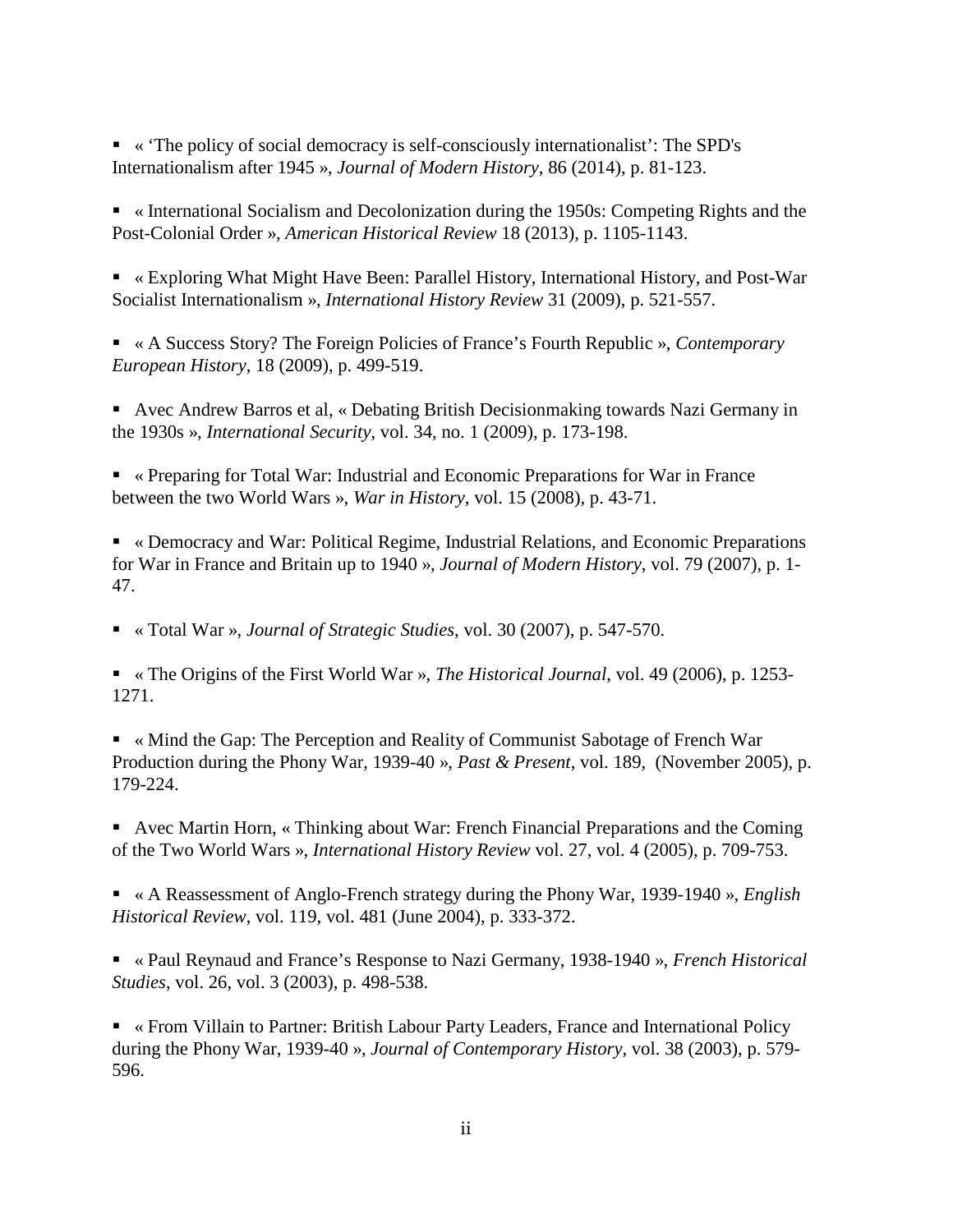« Anglo-French Economic Intelligence and Strategy during the 'Phony War' », *Intelligence and National Security*, vol. 13 (1998), p. 107-132.

# **Chapitres**

 « Marceau Pivert and the Travails of an International Socialist » dans Stefan Berger et Sean Raymond Scalmer, eds., *The Transnational Activist*. London : Palgrave, 2017, p. 141-164.

 « Socialist Internationalism after 1914 » dans Glenda Sluga, Patricia Clavin et Sunil Amrith, eds., *Histories of Internationalism*, Cambridge: Cambridge University Press, p. 213- 241.

 « Shades of Collaboration: The French Automobile Industry under German Occupation, 1940-1944 » dans Hans Otto Frøland, Mats Ingulstad et Jonas Scherner, eds., *Industrial Collaboration in Occupied Europe: Norway in Context*, London: Palgrave, 2016, p. 161-186.

 « Western Allied Ideology, 1939-1945 » dans Richard Bosworth et Joseph Maiolo, eds., *Cambridge History of the Second World War*, vol. II *Politics and Ideology*, Cambridge, Cambridge University Press, 2015, p. 43-67.

 « Strategy, Command and Tactics, 1937-1941 », dans Thomas Zeiler, ed., *A Companion to the Second World War*, London : Blackwell, 2013, p. 414-432.

 « Politics, Strategy and Economics: A Comparative Analysis of British and French 'Appeasement' » dans Frank McDonough, ed., *The Origins of the Second World War: An International Perspective*, London: Continuum, 2011, p. 262-277.

 « Strategic and Military Planning, 1919-39 » dans Imlay et Toft, (ed.), *Fog of Peace and War Planning*, p. 139-158.

 « The Paris Connection: Britain, France and the Making of the Anglo-French Alliance, 1938-1939 » dans William Philpott et Martin Alexander, (ed.), *Anglo-French Relations between the Wars, 1919-1940*, London, Macmillan, 2002, p. 92-120.

 « Retreat or Resistance: Strategic Reappraisal and the Crisis of French Power in Eastern Europe, September 1938 to August 1939 » dans Kenneth Mouré et Martin Alexander, (ed.), *France Since the First World War: Crisis and Renewal*, New York, Berghahn Books, 2001, p. 105-131.

 « France and the Phony War » dans Robert Boyce, (ed.), *The Decline and Fall of a Great Power: French Foreign Policy and Defence Policy, 1918-1940*, London, Routledge, 1998, p. 261-282.

# **ARTICLES ET CHAPITRES À PARAÎTRE**

 « Clarence Streit, Federalist Frameworks, and Wartime American Internationalism. » Article dans la revue *Diplomatic History*.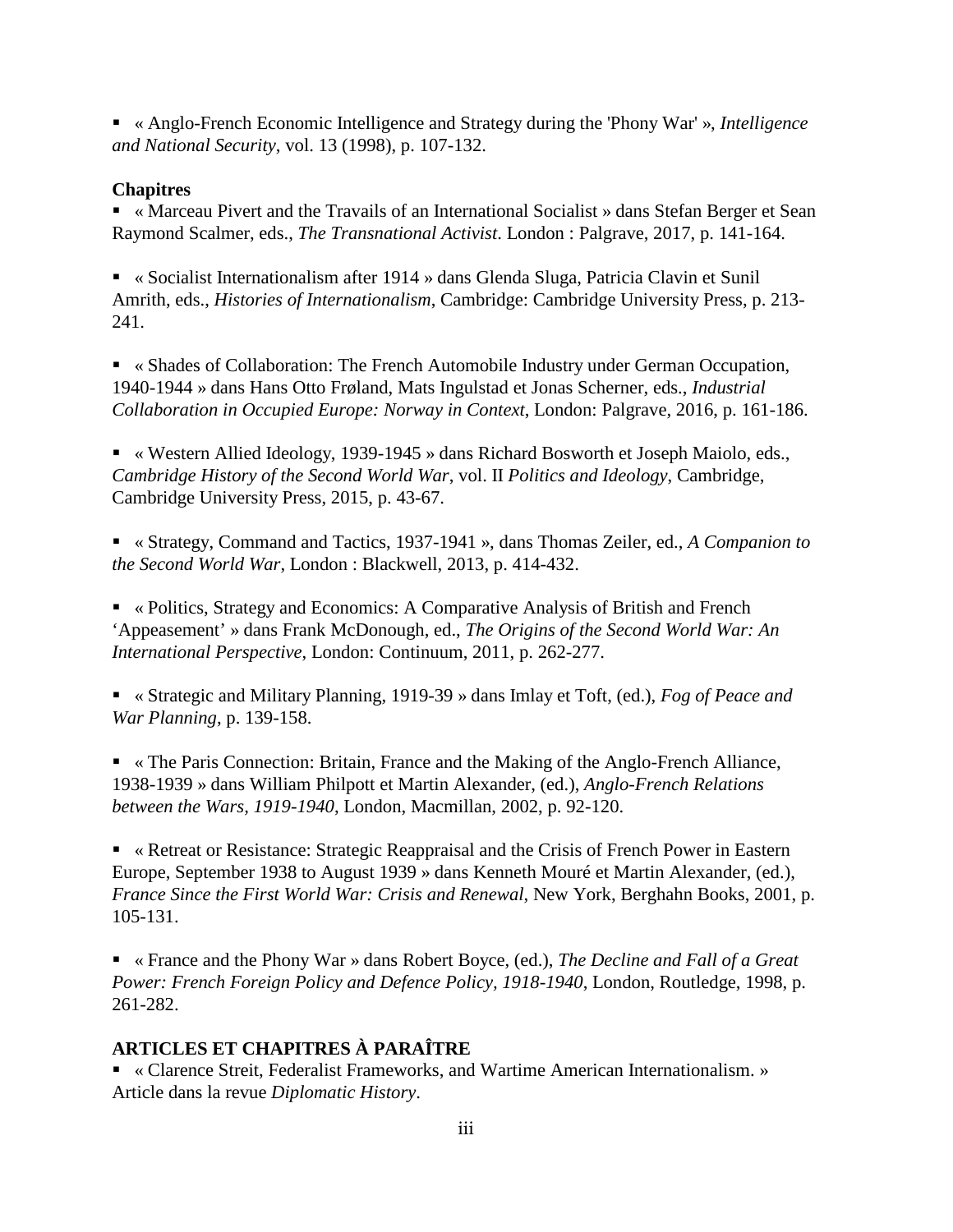« European Socialists, the Vienna Union and the International Order after the First World War » dans Carl Bouchard and Norman Ingram (dirs), *1919: World (Dis)Order*, Toronto : University of Toronto Press.

 « Dépasser la dialectique de l'individu et de la structure: propositions des historiens français et britanniques après 1945 », avec Peter Jackson, dans Laurence Badel (dir.), *Histoire des relations internationales*, Paris : Éditions de la Sorbonne.

 « International Relations Theory and the Practice of International History », avec Peter Jackson, dans Mlada Bukovansky, Edward Keene and Christian Reus-Smit (dirs.), *Oxford Hanbook of History and International Relations*, Oxford : Oxford University Press.

• « The Socialist International (1951-present) and the Progressive Alliance (2013-present) » dans Marcel van der Linden (dir.), *The Cambridge History of Socialism : A Global History in Two Volumes*, Cambridge : Cambridge University Press.

## **COURS DONNÉS**

## **1er cycle**

- **HST 1000:** Lecture critique en histoire
- HST 1008: Le monde aux XIXe et XXe siècles
- **HST 1009: Recherche et rédaction en histoire**
- **HST 2252: La Deuxième Guerre mondiale**
- $\blacksquare$  HST 2261: Histoire de l'Allemagne (19<sup>e</sup> 20<sup>e</sup> siècles)
- HST 2301: Histoire de la politique internationale, 1789-1989
- HST 2602: La Première guerre mondiale en Europe et ailleurs
- HST 19854: L'Holocauste
- HST 19854: La vie et la mort dans l'Europe occupée, 1939-1945
- $\blacksquare$  HST 19855: Les internationalismes aux 19<sup>e</sup> 20<sup>e</sup> siècles
- $\blacksquare$  HST 19857: L'impérialisme aux 19<sup>e</sup> 20<sup>e</sup> siècles
- HST 21625: Lecture critique de l'état du monde
- HST 2600: Comment faire l'histoire des relations internationales
- HST 2603: Les origines de la Première Guerre mondiale
- HST 2605: Histoire de l'internationalisme socialiste dans l'entre-deux-guerres
- HST 61381: L'autre front pendant la Première Guerre mondiale

## **2e et 3e cycles**

- HST 6000: Projet de mémoire
- HST 7007: L'époque de guerres totales, 1914-1950
- **HST 7007: Fascisme, Nazisme et Communisme**
- **HST 7007: L'époque des guerre totales, 1900-1950**
- HST-7012: La politique internationale et le droit international en Occident